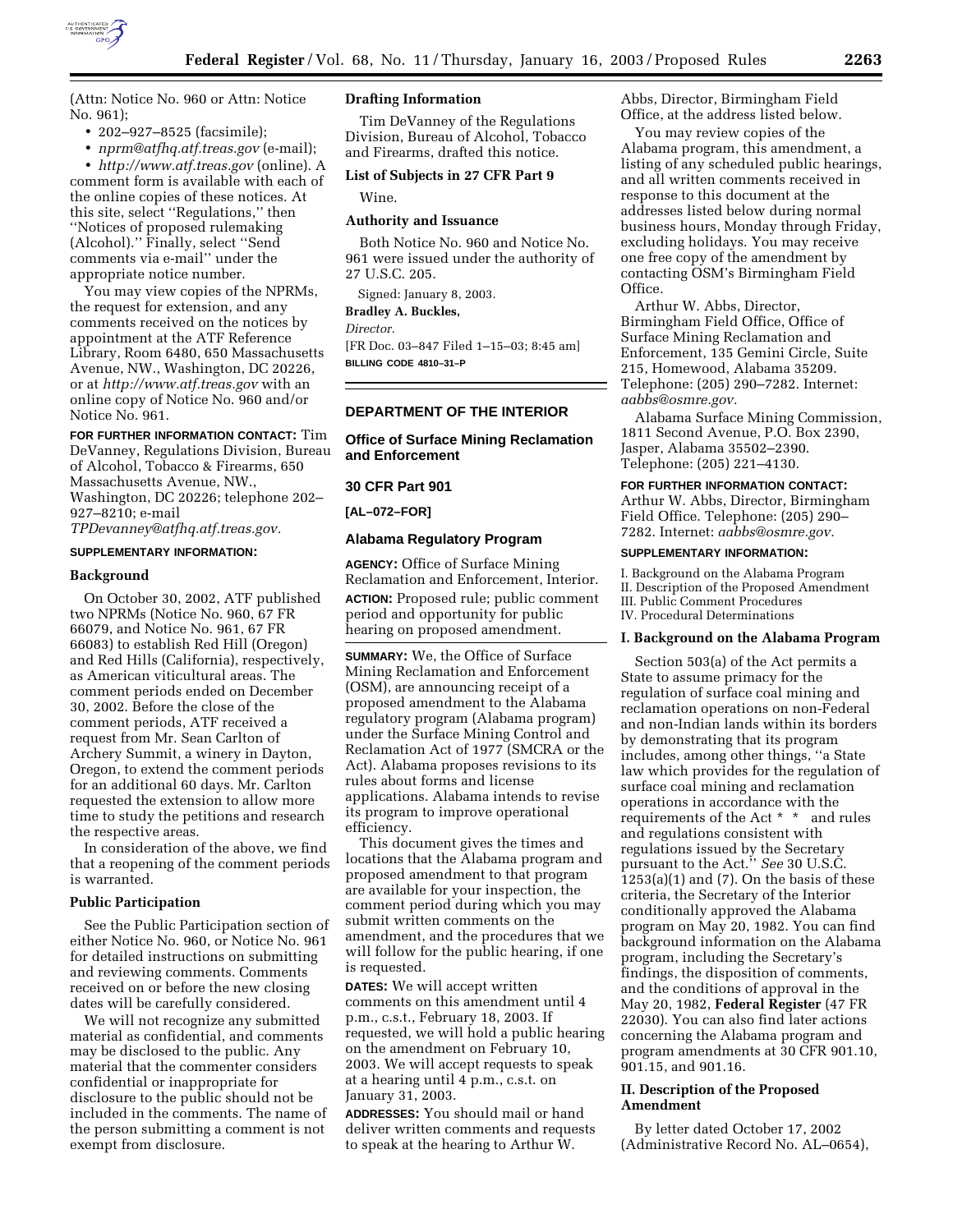Alabama sent us an amendment to its program under SMCRA (30 U.S.C. 1201 *et seq.*). Alabama sent the amendment at its own initiative. Below is a summary of the changes proposed by Alabama. The full text of the program amendment is available for you to read at the locations listed above under **ADDRESSES.**

## *A. 880–X–1B Forms*

Subchapter 880–X–1B lists the forms used in the operations and organization of the Alabama Surface Mining Commission.

1. Alabama proposes to delete the following forms:

- Form ASMC–3 Request for Inspection & Bond Release.
- Form ASMC–17 Permit Application for Underground Mining.
- Form ASMC–98 Application for Coal Exploration Permit to Remove More Than 250 Tons of Coal or Disturb More Than One-Half Acre.
- Form ASMC–137 Permit Application for Coal Processing Plants.

2. Alabama proposes to change the existing descriptions of Forms ASMC–6,

ASMC–16, ASMC–176, and ASMC–232

- to the descriptions shown below:
- Form ASMC–6 Application for Coal Mining License/Application for Annual Update of Coal Mining License/Notification of Change in Ownership or Control.
- Form ASMC–16 Permit Application for a Surface Coal Mine/Permit Application for an Underground Coal Mine/Permit Application for a Preparation Facility.
- Form ASMC–176 Renewal Application for a Surface Coal Mine/Renewal Application for an Underground Coal Mine/Renewal Application for a Preparation Facility.
- Form ASMC–232 Transfer Application for a Surface Coal Mine/Transfer Application for an Underground Coal Mine/Transfer Application for a Preparation Facility.

3. Alabama proposes to add the following new forms to its list at 880– X–1B:

- Form ASMC 254 Notice of the Filing of a Renewal Application for Surface Coal Mining Permit (To Agencies).
- Form ASMC 255 Notice of the Filing of a Revision Application for Surface Coal Mining Permit (To Agencies).
- Form ASMC 256 Notice of the Filing of a Revision Application for Surface Coal Mining Operations (Landowner Notice).
- Form ASMC 257 Notice of Filing of a Renewal Application for Surface Coal Mining Operations (Landowner Notice).
- Form ASMC 258 Statement as to Negotiability of Certificate of Deposit and Assignment (Subsidence Impacts).
- Form ASMC 259 Surety Bond (Subsidence).

## *B. 880–X–6A–.06 License Application Requirements*

Alabama is proposing to revise 880– X–6A–.06(g)2(ii) to allow public accountants to certify and sign current statements of the net worth of applicants for licenses to conduct surface coal mining operations. Currently Alabama only allows certified public accountants to certify and sign these statements. The revised provision reads as follows:

A current statement in letter form, certified by a certified public accountant or public accountant licensed to do business in the State of Alabama that the applicant has a net worth of not less than \$100,000. The statement must not be ambiguous, qualified, or otherwise vague. It must state the Alabama certificate or registration number of, and be signed by the certified public accountant or public accountant.

## **III. Public Comment Procedures**

Under the provisions of 30 CFR 732.17(h), we are seeking your comments on whether the amendment satisfies the applicable program approval criteria of 30 CFR 732.15. If we approve the amendment, it will become part of the State program.

#### *Written Comments*

Send your written or electronic comments to OSM at the address given above. Your written comments should be specific, pertain only to the issues proposed in this rulemaking, and include explanations in support of your recommendations. We will not consider or respond to your comments when developing the final rule if they are received after the close of the comment period (see **DATES**). We will make every attempt to log all comments into the administrative record, but comments delivered to an address other than the Birmingham Field Office may not be logged in.

#### *Electronic Comments*

Please submit Internet comments as an ASCII or Word file avoiding the use of special characters and any form of encryption. Please also include ''Attn: [AL–072–FOR]'' and your name and return address in your Internet message. If you do not receive a confirmation that we have received your Internet message, contact the Birmingham Field Office at (205) 290–7282.

### *Availability of Comments*

We will make comments, including names and addresses of respondents, available for public review during normal business hours. We will not consider anonymous comments. If individual respondents request confidentiality, we will honor their request to the extent allowable by law. Individual respondents who wish to withhold their name or address from public review, except for the city or town, must state this prominently at the beginning of their comments. We will make all submissions from organizations or businesses, and from individuals identifying themselves as representatives or officials of organizations or businesses, available for public review in their entirety.

## *Public Hearing*

If you wish to speak at the public hearing, contact the person listed under **FOR FURTHER INFORMATION CONTACT** by 4 p.m., c.s.t. on January 31, 2003. If you are disabled and need special accommodations to attend a public hearing, contact the person listed under **FOR FURTHER INFORMATION CONTACT.** We will arrange the location and time of the hearing with those persons requesting the hearing. If no one requests an opportunity to speak, we will not hold a hearing.

To assist the transcriber and ensure an accurate record, we request, if possible, that each person who speaks at the public hearing provide us with a written copy of his or her comments. The public hearing will continue on the specified date until everyone scheduled to speak has been given an opportunity to be heard. If you are in the audience and have not been scheduled to speak and wish to do so, you will be allowed to speak after those who have been scheduled. We will end the hearing after everyone scheduled to speak and others present in the audience who wish to speak, have been heard.

#### *Public Meeting*

If only one person requests an opportunity to speak, we may hold a public meeting rather than a public hearing. If you wish to meet with us to discuss the amendment, please request a meeting by contacting the person listed under **FOR FURTHER INFORMATION CONTACT.** All such meetings are open to the public and, if possible, we will post notices of meetings at the locations listed under **ADDRESSES.** We will make a written summary of each meeting a part of the administrative record.